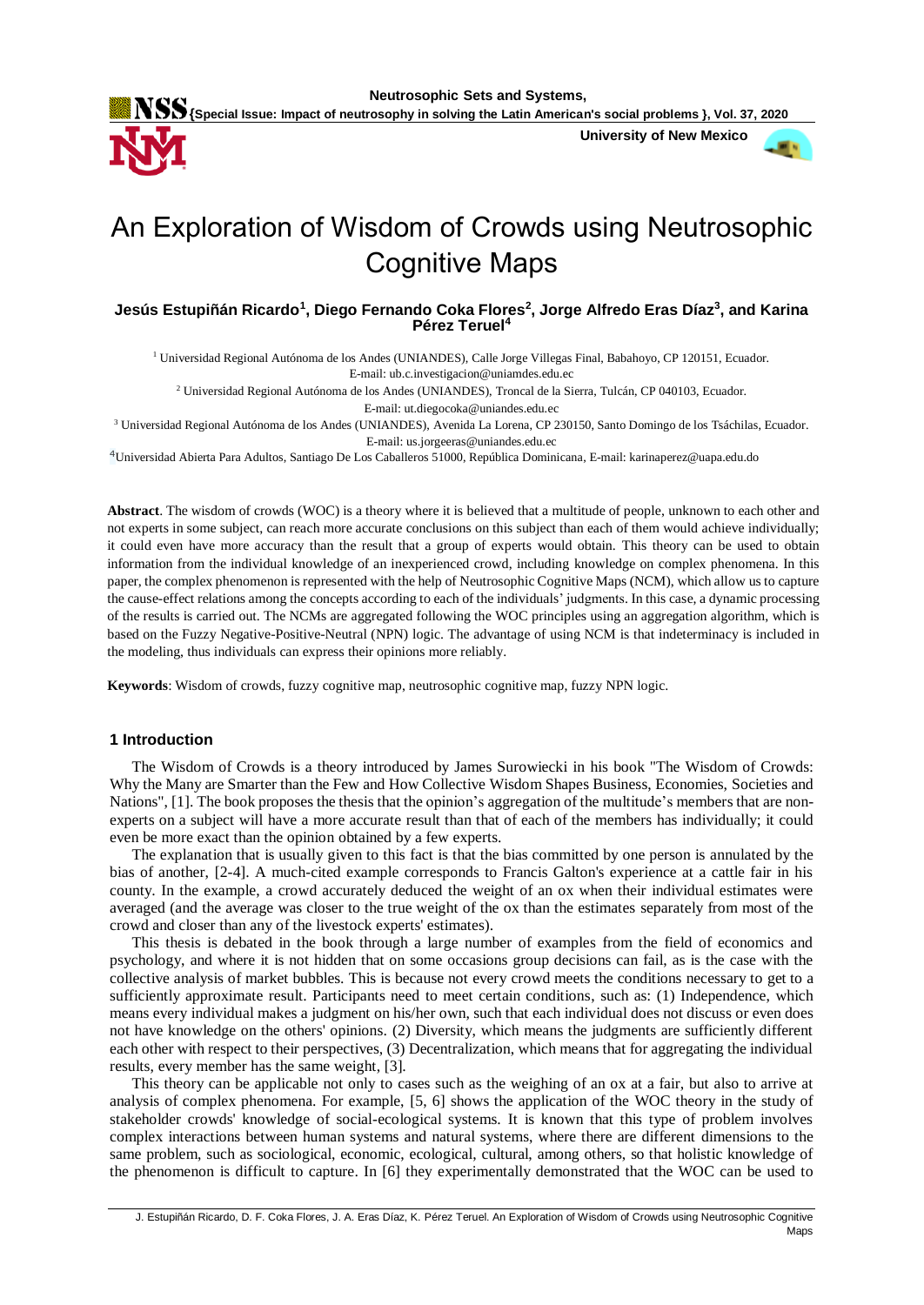generate collective knowledge from the knowledge of stakeholders on this issue, where preferably none of them is an expert.

The individual knowledge of each stakeholder is represented using Fuzzy Cognitive Maps (FCM), which is a tool for representing knowledge based on cause-effect relationships of two or more factors related to the phenomenon being studied. The dynamic study of FCM allows us to reach an equilibrium point using a sequence of results dependent on a discrete time variable. There can also be instability, which occurs when the sequence does not converge to any point, and in this case, the result cannot be used.

FCMs were introduced by Kosko [7]. These are directed graphs, where the nodes represent concepts and the edges represent the relationships between two concepts. In Cognitive Maps [8], each edge has a weight associated with it (-1 which means an inverse total relationship, 0 means that there is no relationship, 1 means that the two concepts are directly and totally related). For Kosko, these weights take values in the interval [-1, 1]. FCMs have been generalized to Neutrosophic Cognitive Maps (NCM), some of them are analyzed statically and others dynamically, [9-15]. The idea of the NCM is to add to the weights -1, 0, 1, the value I that represents indeterminacy.

The WOC is an approach of great interest to sociology, which has also been generalized to the field of Neutrosophy with the so-called Neutrosociology [16, 17]. This paper aims to introduce a theoretical tool based on Neutrosophy, especially NCM to represent the knowledge of each individual, and a method to apply WOC as a way to obtain collective knowledge. In FCM and NCM, the usual set of truth values [0, 1] is extended to the set [- 1, 1]. This semantic is related to the bipolar fuzzy sets that have also been extended to the field of Neutrosophy with the bipolar neutrosophic sets [18-24]. This type of bipolar sets have been extended to the offsets [25], where operators such as the offuninorms have been defined, [26].

In this paper, we use NCMs as a way of representing the individual knowledge of the crowd members. The individual results are aggregated satisfying the WOC conditions and converted into a single FCM with the help of an aggregation algorithm, which is based on the Fuzzy Negative-Positive-Neutral (NPN) logic. Fuzzy NPN logic extends the range of truth values [0, 1] to logical relations represented as ordered pairs of truth values in [-1, 1], [18, 27, 28]. This logic contains operators that are used in FCM and are based on some rules specially designed to perform calculations with FCM. Fuzzy NPN logic can be considered a type of bipolar neutrosophic set, since the individual can express his/her opinion indeterminately in the form of an interval, with a minimum value that can be negative and a maximum value that can be positive.

The contribution of this paper is that for the first time is offered a tool to obtain knowledge on complex phenomena through the use of NCM and WOC. The potentialities of the Fuzzy NPN logic are also used. Even though we employ an iterative algorithm for calculating the equilibrium point, the Pool2 algorithm [29] is also recommendable to get to the result of a collective knowledge. The advantage over the proposal shown in [30] is that the NCM allow us to include indeterminacy in the knowledge representation.

This article is structured into the following sections. Section 2 recalls the main concepts of Neutrosophy, NCM, and Fuzzy NPN logic; Section 3 introduces the tools and arguments that should be used in an NCM-based WOC method. Conclusions are shown in the last section.

#### **2 Preliminaries**

This section summarizes the main concepts needed to develop the method that we propose. First, in subsection 2.1 we describe the Neutrosophic Cognitive Map theory, which is processed by a dynamic method. Subsection 2.2 exposes the definitions and main elements of Fuzzy NPN logic.

## **2.1 Neutrosophic Cognitive Maps**

**Definition 1**: [31] Let X be a universe of discourse. A *Neutrosophic Set* (NS) is characterized by three membership functions,  $u_A(x)$ ,  $r_A(x)$ ,  $v_A(x)$ :  $X \to 0$ ,  $1^+$ [, which satisfy the condition  $0 \le \inf u_A(x) +$  $\inf r_A(x) + \inf v_A(x) \leq \sup u_A(x) + \sup r_A(x) + \sup v_A(x) \leq 3^+$  for all  $x \in X$ .  $u_A(x)$ ,  $r_A(x)$  and  $v_A(x)$  are the membership functions of truthfulness, indeterminacy and falseness of x in A, respectively, and their images are standard or non-standard subsets of  $]$  <sup>-</sup>0, 1<sup>+</sup>[.

**Definition 2**: [31] Let X be a universe of discourse. A *Single-Valued Neutrosophic Set* (SVNS) A on X is a set of the form:

 $A = \{ (x, u_A(x), r_A(x), v_A(x)) : x \in X \}$  (1)

Where  $u_A, r_A, v_A : X \to [0,1]$ , satisfy the condition  $0 \le u_A(x) + r_A(x) + v_A(x) \le 3$  for all  $x \in X$ .  $u_A(x)$ ,  $r_A(x)$  and  $v_A(x)$  denotes the membership functions of truthfulness, indeterminacy and falseness of x in A, respectively. For convenience a *Single-Valued Neutrosophic Number* (SVNN) will be expressed as A = (a, b, c), where a, b,  $c \in [0,1]$  and satisfy  $0 \le a + b + c \le 3$ .

Other important definitions are related to the graphs, [14, 31].

**Definition 3**: [9, 11, 12, 14, 23] A *neutrosophic graph* is a graph containing at least one indeterminate edge, which is represented by dotted lines.

**Definition 4**: [9, 11, 12, 14, 23] A *neutrosophic directed graph* is a directed graph containing at least one indeterminate edge, which is represented by dotted lines.

J. Estupiñán Ricardo, D. F. Coka Flores, J. A. Eras Díaz, K. Pérez Teruel. An Exploration of Wisdom of Crowds using Neutrosophic Cognitive Maps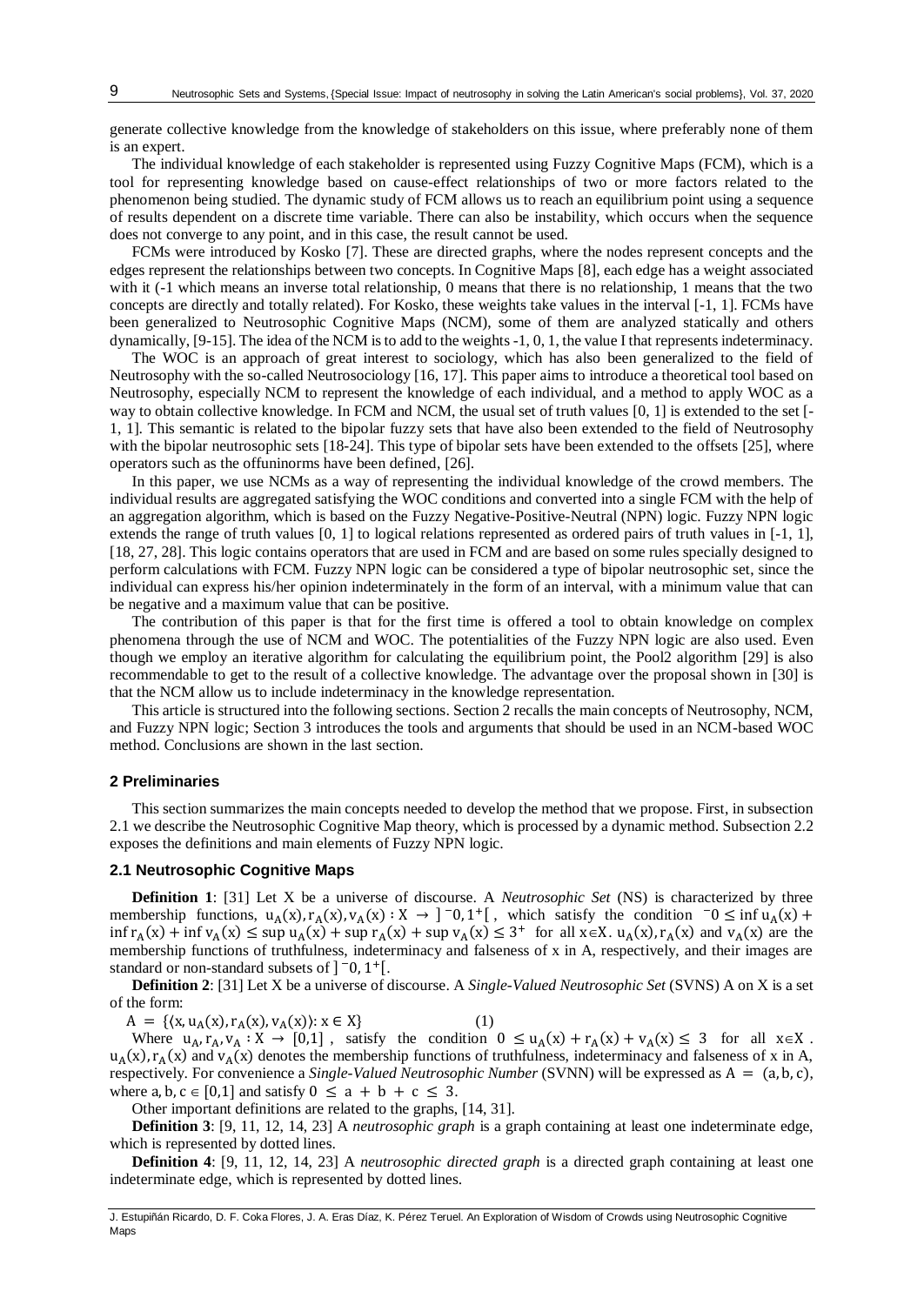**Definition 5**: [9, 11, 12, 14, 23] A *Neutrosophic Cognitive Map* (NCM) is a neutrosophic directed graph, whose nodes represent concepts and whose edges represent causal relationships among the edges.

If  $C_1, C_2, ..., C_k$  are k nodes, each of the  $C_i$  (i = 1, 2, …, k) can be represented by a vector  $(x_1, x_2, ..., x_k)$  where  $x_i \in \{0, 1, I\}$ .  $x_i = 0$  means that the node  $C_i$  is in an activated state,  $x_i = 1$  means that the node  $C_i$  is in a deactivated state and  $x_i = I$  means that the node  $C_i$  is in an indeterminate state, in a specific time or in a specific situation.

If  $C_m$  and  $C_n$  are two nodes of the NCM, an edge directed from  $C_m$  to  $C_n$  is called a *connection* and represents the causality from  $C_m$  to  $C_n$ . Each node in the NCM is associated with a weight within the set  ${-1, 0, 1, I}.$  If  $\alpha_{mn}$  denotes the weight of the edge  $C_mC_n$ ,  $\alpha_{mn} \in \{-1, 0, 1, I\}$  then we have:

 $\alpha_{mn}$  = 0 if C<sub>m</sub> has no effect on C<sub>n</sub>,

 $\alpha_{mn}$  = 1 if an increase (decrease) in C<sub>m</sub> produces an increase (decrease) in C<sub>n</sub>,

 $\alpha_{mn}$  = −1 if an increase (decrease) in C<sub>m</sub> produces a decrease (increase) in C<sub>n</sub>,

 $\alpha_{mn}$  = I if the effect of  $C_m$  on  $C_n$  is indeterminate.

**Definition 6**: [9, 11, 12, 14, 23] A NCM having edges with weights in {−1, 0, 1,I} is called *Simple Neutrosophic Cognitive Map*.

**Definition 7**: [9, 11, 12, 14, 23] If  $C_1, C_2, ..., C_k$  are the nodes of a NCM. The *neutrosophic matrix* N(E) is defined as N(E) =  $(\alpha_{mn})$ , where  $\alpha_{mn}$  denotes the weight of the directed edge  $C_mC_n$ , such that  $\alpha_{mn} \in \{-1, 0, 1, 1\}$ . N(E) is called the *neutrosophic adjacency matrix* of the NCM.

**Definition 8**: [9, 11, 12, 14, 23] Let  $C_1, C_2, ..., C_k$  be the nodes of a NCM. Let  $A = (a_1, a_2, ..., a_k)$ , where am{−1, 0, 1,I}. A is called *instantaneous state neutrosophic vector* and means a position of on-off-indeterminate state of the node in a given instant.

 $a_m = 0$  if  $C_m$  is deactivated (has no effect),

 $a_m = 1$  if  $C_m$  is activated (has an effect),

 $a_m$  = I if  $C_m$  is indeterminate (its effect cannot be determined).

**Definition 9**: [9, 11, 12, 14, 23] Let  $C_1, C_2, ..., C_k$  be the nodes of a NCM. Let  $\overline{C_1C_2}, \overline{C_2C_3}, \overline{C_3C_4}, ..., \overline{C_mC_n}$  be the edges of the NCM, then the edges constitute a *directed cycle*.

The NCM is called *cyclic* if it has a directed cycle. It is *acyclic* if it has not a directed cycle.

**Definition 10**: [9, 11, 12, 14, 23] A NCM containing cycles is said to have *feedback*. When there is feedback in the NCM, it is a *dynamic system*.

**Definition 11**: [9, 11, 12, 14, 23] Let  $\overline{C_1C_2}$ ,  $\overline{C_2C_3}$ ,  $\overline{C_3C_4}$ ,...,  $\overline{C_{k-1}C_k}$  be a cycle. When  $C_m$  is activated and its causality flows through the edges of the cycle and it is the cause of  $C_m$  itself, then the dynamic system circulates. This is fulfilled for each node  $C_m$  with  $m = 1, 2, ..., k$ . The equilibrium state for this dynamic system is called the *hidden pattern*.

**Definition 12**: [9, 11, 12, 14, 23] If the equilibrium state of a dynamic system is a single state, then it is called a *fixed point*.

An example of a fixed point is when a dynamic system starts by being activated by  $C<sub>l</sub>$ . If it is assumed that the NCM sits on  $C_1$  and  $C_k$ , i.e. the state remains as  $(1, 0, \ldots, 0, 1)$ , then this vector of neutrosophic state is called *fixed point*.

**Definition 13**: [9, 11, 12, 14, 23] If the NCM is established with a neutrosophic state-vector that repeats itself in the form:

 $A_1 \rightarrow A_2 \rightarrow \cdots \rightarrow A_m \rightarrow A_1$ , then the equilibrium is called a *limit cycle* of the NCM.

#### **Method to determine the Hidden Patterns**

Let  $C_1, C_2, ..., C_k$  be the nodes of the NCM with feedback. Assume that E is the associated adjacency matrix. A hidden pattern is found when  $C_1$  is activated and a vector input  $A_1 = (1, 0, 0, ..., 0)$  is given. The data must be passed to the neutrosophic matrix  $N(E)$ , which is obtained by multiplying  $A_1$  by the matrix  $N(E)$ .

Let  $A_1N(E) = (\alpha_1, \alpha_2, ..., \alpha_k)$  with the threshold operation of replacing  $\alpha_m$  by 1 if  $\alpha_m > p$  and  $\alpha_m$  by 0 if  $\alpha_m < p$  (p is a suitable positive integer) and  $\alpha_m$  is replaced by I if this is not an integer. The resulting concept is updated; vector  $C_1$  is included in the updated vector by transforming the first coordinate of the resulting vector into 1.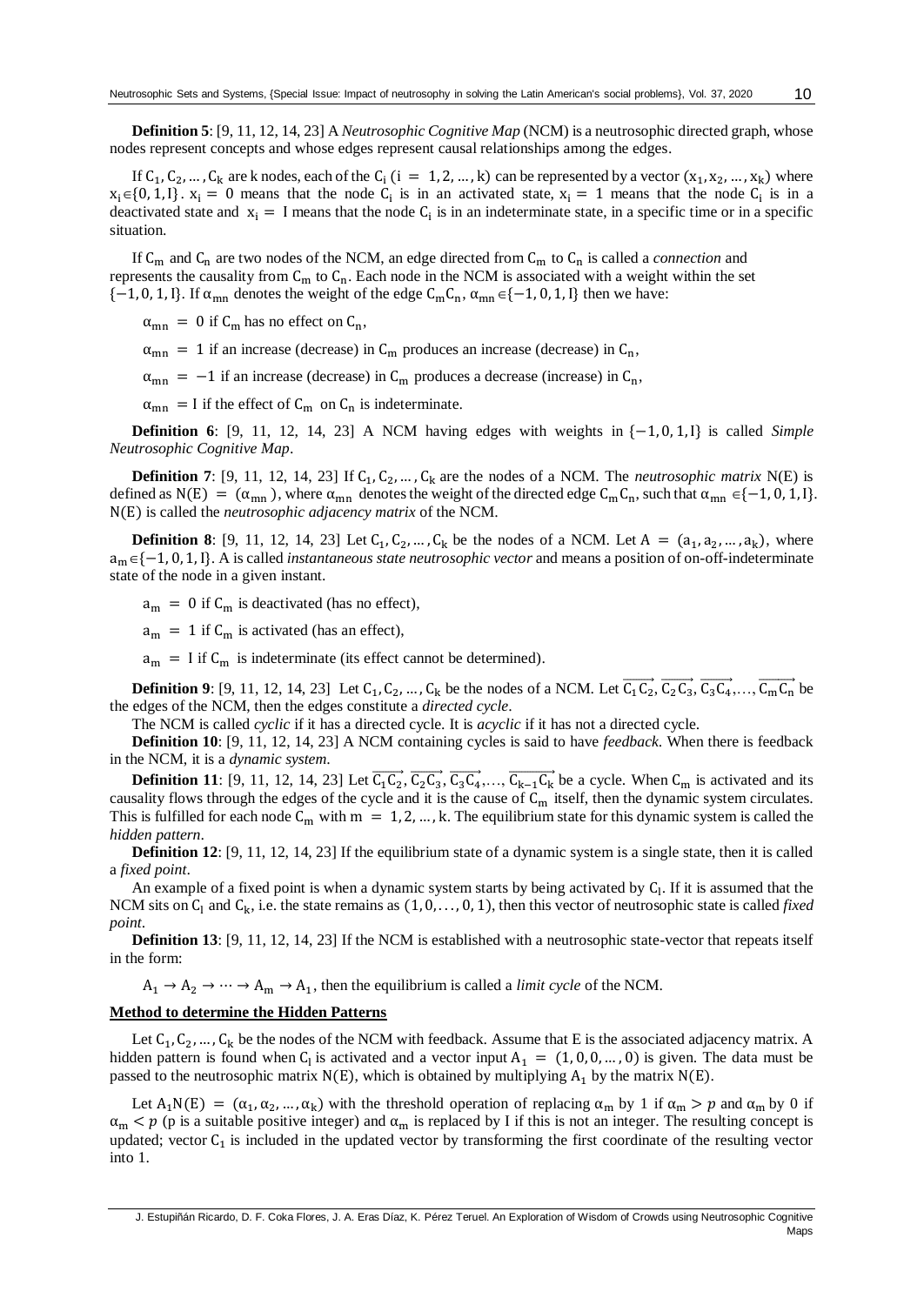If  $A_1N(E) \rightarrow A_2$  is assumed then  $A_2N(E)$  is considered and the same procedure is repeated. This procedure is repeated until a limit cycle or fixed point is reached.

**Definition 14**: [32-34] A *neutrosophic number* N is defined as a number in the form of:

 $N = d + I$  (2)

11

Where d is called *determinate part* and I is called *indeterminate part*.

Given  $N_1 = a_1 + b_1 I$  and  $N_2 = a_2 + b_2 I$  two neutrosophic numbers, some operations between them are defined as follows:

 $N_1 + N_2 = a_1 + a_1 + (b_1 + b_2)$ I (Addition);

 $N_1 - N_2 = a_1 - a_1 + (b_1 - b_2)$ I (Difference),

 $N_1 \times N_2 = a_1 a_2 + (a_1 b_2 + b_1 a_2 + b_1 b_2)$ I (Multiplication),

 $\frac{N_1}{N_1}$  $\frac{N_1}{N_2} = \frac{a_1 + b_1 I}{a_2 + b_2 I}$  $\frac{a_1+b_1I}{a_2+b_2I} = \frac{a_1}{a_2}$  $\frac{a_1}{a_2} + \frac{a_2b_1 - a_1b_2}{a_2(a_2+b_2)}$  $rac{a_2b_1-a_1b_2}{a_2(a_2+b_2)}$  [ (Division).

## **2.2 Fuzzy NPN logic**

Fuzzy NPN logic is a generalization of the NPN logic, which consists of 6-valued semantic containing the following values, -1 (negative), 1 (positive), 0 (neutral or unrelated), (-1, 0) (negative or neutral), (0, 1) neutral or positive, (-1, 1) (negative or positive/negative, neutral, or positive).

An NPN fuzzy value pair is represented in the form of  $(x, y)$ , where  $x \in [-1, 0]$  and  $\in [0, 1]$ . Three logical operations between one or two fuzzy NPN values are the following:

 $NEG(x, y) = (NEG(y), NEG(x))$  (3)

 $(x, y) * (u, v) = (min(x * u, x * v, y * u, y * v), max(x * u, x * v, y * u, y * v))$  (4)

$$
(x, y) \text{OR}(u, v) = (\min(x, u), \max(y, v))
$$
\n<sup>(5)</sup>

When these operators are restricted to the crisp domain, they intuitively correspond to the rules shown in Table 1.

| A)            | Friend's friend is friend                       |
|---------------|-------------------------------------------------|
| B)            | Friends enemy is enemy                          |
| $\mathcal{C}$ | Friend's neutral friend is neutral              |
| D)            | Enemy's enemy is friend                         |
| E)            | Enemy's friend is enemy                         |
| F)            | Enemy's neutral friend is neutral               |
| G)            | Neutral's friend is neutral                     |
| H             | Neutral's neutral friend is neutral             |
| $\Gamma$      | Neutral's enemy is neutral                      |
| J)            | IF a neutral's friend is a friend's enemy.      |
|               | THEN he/she is an enemy or neutral              |
| K)            | IF a friend's friend is another friend's enemy. |
|               | IF a friend's friend is an enemy's friend, or   |
|               | IF an enemy's enemy is another enemy's friend,  |
|               | THEN he/she might be a friend or an enemy       |

**Table 1:** Some production rules related to crisp NPN logic. Source [18, 27, 28].

| Law              | AND form $(*)$                                | $OR (+) form$                                                 |
|------------------|-----------------------------------------------|---------------------------------------------------------------|
| Identity law     | $1(x, y) = (x, y)$                            | undefined                                                     |
| Null law         | $0(x, y) = 0$                                 | $(-1,1) + (x, y) = (-1,1)$                                    |
| Idempotent law   | undefined                                     | $(x, y) + (x, y) = (x, y)$                                    |
| Commutative law  | $(x, y)(u, v) = (u, v)(x, y)$                 | $(x, y) + (u, v) = (u, v) + (x, y)$                           |
| Associative law  | $((x, y)(u, v))(w, z) = (x, y)((u, v)(w, z))$ | $((x, y) + (u, v)) + (w, z)$<br>$=(x, y) + ((u, v) + (w, z))$ |
| Distributive law | undefined                                     | $(x, y)((u, v) + (w, z))$<br>$=(x, y)(u, v) + (x, y)(w, z)$   |

**Table 2:** Some logical identities in Fuzzy NPN logic. Source [27].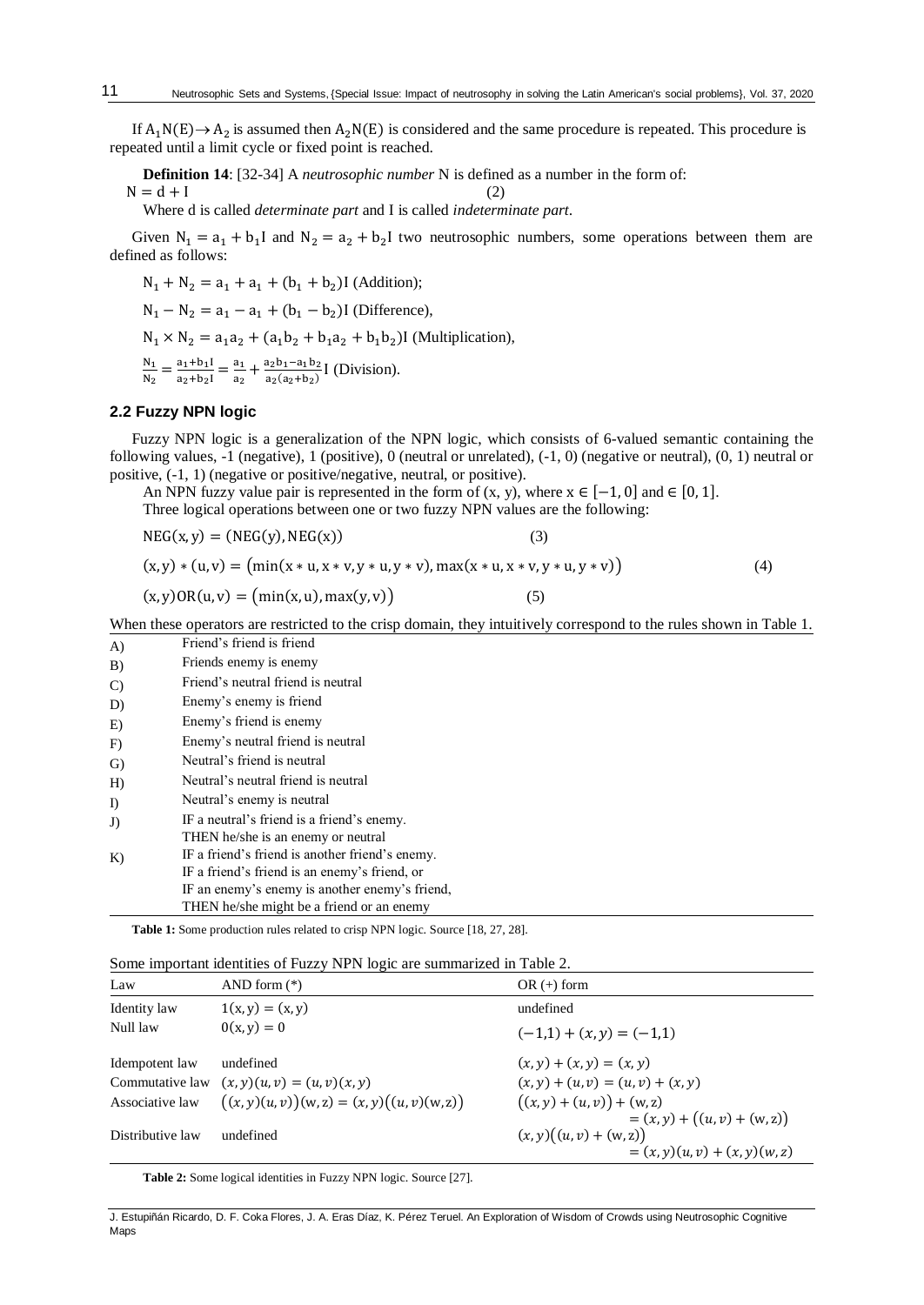## **3 NCM and WOC**

This section introduces the method for combining WOC and NCMs.

First, the crowd must be selected, such that it satisfies the conditions of Independence and Diversity. The larger the size of the crowd the best is the result. Because we are dealing with a complex phenomenon, the completely non-expert crew is not desirable, instead of that a "stakeholder" crowd can be selected, which are not expert peoples, with certain degree of experience with respect to the subject they are analyzing.

Other measure to take into account is to select a group of people having different point of views from the subject. For example, if the subject is the effectiveness of certain medication, the crowd can be formed by patients being treated with this drug, some physicians not experts in medicaments, and so on. On the other hand, the opinion of every one of them must be collected individually without any discussion among the members; moreover, the members of the crowd should not know each other.

A moderator informs to each crowd's member  $G = \{g_1, g_2, \dots, g_m\}$  the set of concepts  $C = \{C_1, C_2, \dots, C_k\}$ he/she is dealing with. Each  $g_i$  (i = 1, 2, ..., m) assigns a value  $e_{pq}^i \in \{-1, 0, 1, 1\}$  (p, q = 1, 2, ..., k) to the edge which connects the two nodes p and q.

The algorithm contains two counter functions defined by equations 6 and 7:

$$
f_{-}\left(e_{pq}^{i}\right) = \begin{cases} -1, & \text{if } e_{pq}^{i} = -1 \text{ or } I \\ 0, & \text{otherwise} \end{cases}
$$
\n
$$
f_{+}\left(e_{pq}^{i}\right) = \begin{cases} 1, & \text{if } e_{pq}^{i} = 1 \text{ or } I \\ 0, & \text{otherwise} \end{cases}
$$
\n(7)

Here we consider  $I = [-1, 1]$ , thus, it is included for aggregating both negative as well as positive values. The aggregated NCM is represented with the adjacency matrix  $M = (M_{pq})$  such that  $M_{pq} = (f_L(e_{pq}), f_U(e_{pq}))$  that is the ordered pair where:

$$
f_{L}(e_{pq}) = \frac{\sum_{i=1}^{m} f_{-}(e_{pq}^{i})}{m}
$$
\n
$$
f_{U}(e_{pq}) = \frac{\sum_{i=1}^{m} f_{+}(e_{pq}^{i})}{m}
$$
\n(8)

This new cognitive map is a FCM with a pair of values corresponding to the Fuzzy NPN logic representation. Let us remark that every member of the crowd is equally weighted, thus Decentralization principle is complied with. Then, the HTC algorithm [29] is applied, with the effect of obtaining more negative value for  $f_L(e_{pq})$  and more positive value for the  $f_U(e_{pq})$  for each edge  $e_{pq}$  in the new FCM. The pseudo-code of this algorithm is the following [30]:

Given M defined like above*,* convert M to M′ by representing each element as a pair with a lower boundary and upper boundary  $M_{pj} = (a, b)$ :

| 1) | DO $q = 1$ TO $k$                                                                    |
|----|--------------------------------------------------------------------------------------|
| 2) | DO $p = 1$ TO $k$                                                                    |
| 3) | IF $M_{pq} = (x, y)$ AND $(x, y) \neq (0, 0)$ THEN                                   |
| 4) | DO $i = 1$ TO k                                                                      |
|    | IF $M_{qi} = (u, v)$ , THEN                                                          |
|    | $M'_{qi} = (min(a, x * u, x * v, y * u, y * v), max(b, x * u, x * v, y * u, y * v))$ |
| 5) | <b>END</b>                                                                           |
| 6) | END                                                                                  |
| 7) | END                                                                                  |

Where the operator \* is defined for  $x, y \in [-1, 1]$  as follows:

 $x * y = sign(x) * sign(y) * (|x| * |y|)$  (10)

The effect of this algorithm implies the satisfaction of the desirable condition of the WOC, which states that the dissidence of criteria is welcome.

For  $M'_{pq} = (M'_{pq}(1), M'_{pq}(2))$  we form a new matrix  $M''_{pq}$  applying the maximum effect, which means that if  $M'_{pq}(2) \ge |M'_{pq}(1)|$  we have  $M''_{pq} = M'_{pq}(2)$ , else  $M''_{pq} = M'_{pq}(1)$ .

The equilibrium point is calculated with the formula 11.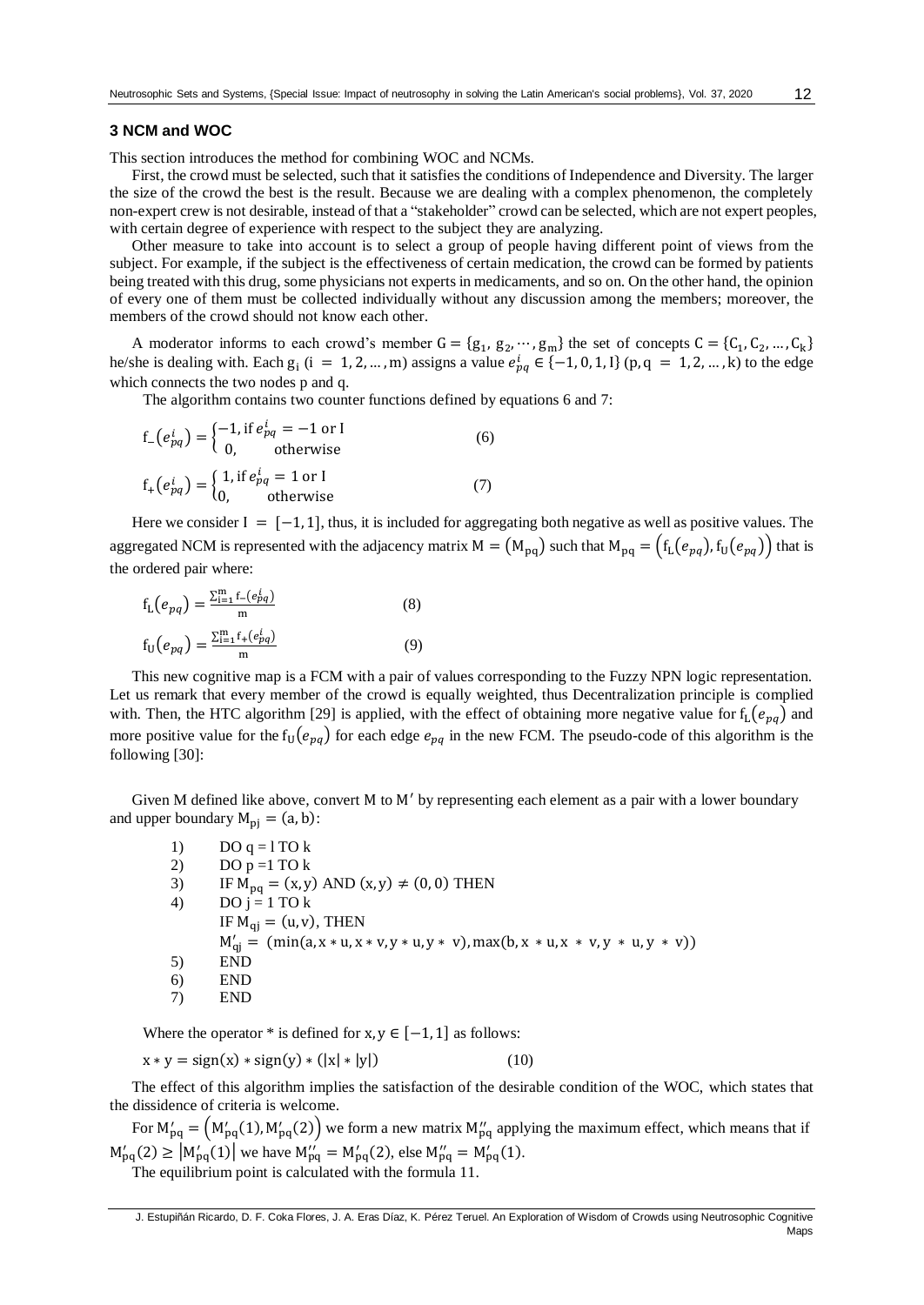$$
A_p^t = F\left(\sum_{q=1,q \neq p}^k A_q^{t-1} W_{pq} + A_p^{t-1}\right)
$$
 (11)

Where,  $A_p^t$  is the value of node  $C_p$  at step t,  $A_p^{t-1}$  is the value of node  $C_p$  at step t-1,  $A_q^{t-1}$  is the value of node  $C_q$  at step t-1,  $W_{pq}$  is the weight of the interconnection between  $C_p$  and  $C_q$ , i.e.,  $M''_{pq}$ . F is the threshold function; in this case, we use the sigmoid function, see Equation 12.

$$
F(x) = \frac{1}{1 + e^{-x}}
$$
 (12)

The previous method of convergence is simple, it can be substituted with others like Pool2 algorithm [29], and that introduced in [30].

Let us illustrate our approach with a simple hypothetical example, nevertheless in future works we use a reallife example as an experimental proof of the validity of the proposed method.

#### **Example 1**:

First, we would like to make some reflections about the method. We have to pay attention about the satisfaction of every condition of WOC. For example, the problem on migrant construction workers in West Bengala, India who are HIV carriers [11] is a complex problem with social, economical, human-rights dimensions. However, almost every citizen has an opinion on this subject, thus a crowd with a large size can be selected, where they have a variety of criteria about very controversial subjects like immigration or sexual diseases are.

In this example we select a hypothetical case with three nodes  $(k = 3) C = {C_1, C_2, C_3}$  and the size of the crowd is of 200 members. Tables 3, 4, 5, and 6 summarize the number of members which selected -1, 0, 1, I, respectively, as the connection between every  $C_p$  and  $C_q$ , (p, q = 1, 2, 3).

|                                                                                    | $C_1$ | C <sub>2</sub> | $C_3$ |  |  |  |
|------------------------------------------------------------------------------------|-------|----------------|-------|--|--|--|
| $C_1$                                                                              | 89    | 52             | 5     |  |  |  |
| C <sub>2</sub>                                                                     | 85    | 129            | 21    |  |  |  |
| $C_3$                                                                              |       | 34             | 40    |  |  |  |
| <b>Table 3:</b> Number of crowd's members who evaluated as -1 the edges $C_pC_q$ . |       |                |       |  |  |  |
|                                                                                    | $C_1$ | C <sub>2</sub> | $C_3$ |  |  |  |
| $C_1$                                                                              | 14    | 55             | 23    |  |  |  |
| C <sub>2</sub>                                                                     | 4     | 14             | 2     |  |  |  |
| $C_3$                                                                              | 77    | 44             | 65    |  |  |  |
| <b>Table 4:</b> Number of crowd's members who evaluated as 0 the edges $C_pC_q$ .  |       |                |       |  |  |  |
|                                                                                    | $C_1$ | C <sub>2</sub> | $C_3$ |  |  |  |
| $C_1$                                                                              | 67    | 79             | 84    |  |  |  |
| C <sub>2</sub>                                                                     | 98    | 19             | 32    |  |  |  |
| $C_3$                                                                              | 20    | 58             | 56    |  |  |  |
| <b>Table 5:</b> Number of crowd's members who evaluated as 1 the edges $C_pC_q$ .  |       |                |       |  |  |  |
|                                                                                    | $C_1$ | C <sub>2</sub> | $C_3$ |  |  |  |
| $C_1$                                                                              | 30    | 14             | 88    |  |  |  |
| C <sub>2</sub>                                                                     | 13    | 38             | 145   |  |  |  |
| $C_3$                                                                              | 101   | 64             | 39    |  |  |  |

**Table 6:** Number of crowd's members who evaluated as I the edges  $C_pC_q$ .

Then, calculating M with Equations 6 and 7, later applying HTC algorithm and finally calculating M′′ we have the matrix summarized in Table 7.

|                | ∾1      | სշ      | UЗ      |
|----------------|---------|---------|---------|
| ֊լ             | 0.60500 | 0.61000 | 0.52030 |
| $\mathsf{L}_2$ | 0.60500 | 0.61000 | 0.53985 |
| სვ             | 0.60500 | 0.61000 | 0.47500 |

Table 7: Matrix M<sup>"</sup> of the example.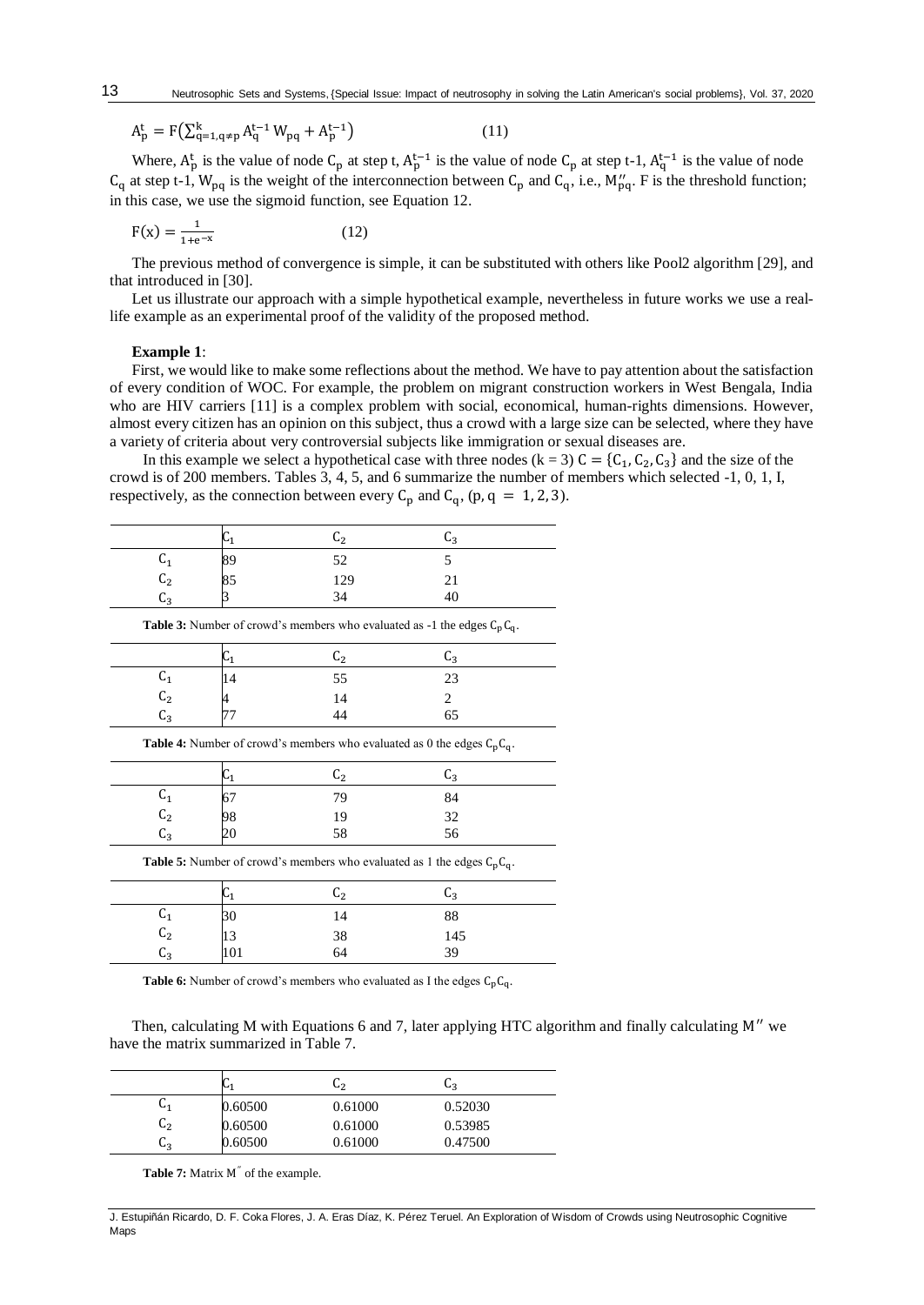Calculating the iterative process using Equation 9, individually activating every one of the three nodes, i.e., starting with  $x_0 = (1, 0, 0)$ ,  $y_0 = (0, 1, 0)$ , and  $z_0 = (0, 0, 1)$ , after 10 iterations we obtain  $x \approx y \approx z =$ (0.93155, 0.93249, 0.91154).

## **Conclusion**

In this paper, we propose a method where the wisdom of crowds' theory is used to obtain knowledge from complex issues represented individually in the form of neutrosophic cognitive maps. To apply the method, the principles of Independence and Diversity proposed by the WOC must be complied with. Within the method, the decentralization recommended in the WOC is guaranteed. The novelty of the method consists in representing the individual knowledge of the members of the crowd with the help of NCMs; this allows each individual to include indeterminacy in the knowledge representation. The aggregation is carried out with the help of the Fuzzy Negative-Positive-Neutral (NPN) logic, which naturally allows calculating with the symbol I, to obtain a FCM. A way to perform dynamic calculations is also developed by means of a recursive method. In future works, we will explore other methods, such as Pool2. Additionally, future studies will carry out experiments on the use of this proposal in real life problems, the results of which will be compared with other methods using experts, to test the validity of the authors' proposal.

## **References**

- 1. Surowiecki, J., *The Wisdom of Crowds: Why the Many are Smarter than the Few and How Collective Wisdom Shapes Business, Economies, Societies and Nations*. 2004 New York: Doubleday.
- 2. Golub, B. and M.O. Jackson, *Naïve Learning in Social Networks and the Wisdom of Crowds. American Economic Journal: Microeconomics*,, 2010. *2*(1): p. 112–149.
- 3. Solomon, M., *Groupthink versus The Wisdom of Crowds: The Social Epistemology of Deliberation and Dissent. The Southern Journal of Philosophy*,, 2006. *XLIV*: p. 28-42.
- 4. Zhou, D., S. Basu, Y. Mao, and J.C. Platt, *Learning from the wisdom of crowds by minimax entropy*, in *Advances in neural information processing systems*. 2012. p. 2195-2203.
- 5. Aminpour, P., S.A. Gray, A. Jetter, and P.J. Giabbanelli. *Is the crowd wise enough to capture systems complexities? An exploration of wisdom of crowds using Fuzzy Cognitive Maps*. in *9th International Congress on Environmental Modelling and Software* 2018. Collins, Colorado, USA.
- 6. Aminpour, P., S.A. Gray, A.J. Jetter, J.E. Introne, A. Singer, and R. Arlinghaus, *Wisdom of stakeholder crowds in complex social–ecological systems. Nature Sustainability*, , 2020. *3*: p. 191–199
- 7. Kosko, B., *Fuzzy cognitive maps. International journal of man-machine studies*,, 1986. *24*: p. 65-75.
- 8. Axelrod, R., *Structure of decision: The cognitive maps of political elites*. 2015, Princeton: University Press.
- 9. Vasantha-Kandasamy, W.B. and F. Smarandache, *Analysis of Social Aspects of Migrant Labourers Living with HIV/AIDS Using Fuzzy Theory and Neutrosophic Cognitive Maps*. 2004, Phoenix, USA.: Xiquan.
- 10. Saleh-Al-Subhi, S.H., I. Pérez-Pupo, R. García-Vacacela, P.Y. Piñero-Pérez, and M.Y. Leyva-Vázquez, *A New Neutrosophic Cognitive Map with Neutrosophic Sets on Connections, Application in Project Management. Neutrosophic Sets and Systems*,, 2018. *22*: p. 63-75.
- 11. Pramanik, S. and S. Chackrabarti, *A Study on Problems of Construction Workers in West Bengal Based on Neutrosophic Cognitive Maps. International Journal of Innovative Research in Science, Engineering and Technology*,, 2013. *2*(11): p. 6387-6394.
- 12. Mondal, K. and S. Pramanik, *A Study on Problems of Hijras in West Bengal Based on Neutrosophic Cognitive Maps Neutrosophic Sets and Systems*,, 2014. *5*: p. 21-26.
- 13. Menéndez-Vera, P.J., C.F. Menéndez-Delgado, S.P. Carrillo-Vera, M. Villegas-Alava, and M. Peña-Gónzales, *Static analysis in neutrosophic cognitive maps. Neutrosophic Sets and Systems*,, 2016. *14*: p. 61-64.
- 14. Martin, N., F. Smarandache, I. Pradeepa, N.R. Gandhi, and P. Pandiammal, *Exploration of the Factors Causing Autoimmune Diseases using Fuzzy Cognitive Maps with Concentric Neutrosophic Hypergraphic Approach. Neutrosophic Sets and Systems*,, 2020. *35*: p. 232-238.
- 15. Rodríguez-Lara, A.D., C.P. Rendón-Tello, J. Almeida-Blacio, and R. Hurtado-Guevara, *Neutrosophic interrelationship of Key Performance Indicatorsin an accounting process. Neutrosophic Sets and Systems*,, 2020. *34*: p. 110-116.
- 16. Smarandache, F., *Introduction to Neutrosophic Sociology (Neutrosociology)*. 2019 Brussells: Pons.
- 17. García-Arias, N., N. Quevedo-Arnaiz, S. Gavilánez-Villamarín, and M. Cleonares-Borbor, *Neutrosociology for the Analysis of the Pros and Cons of the LIFE Series in UNIANDES, Ecuador. Neutrosophic Sets and Systems*,, 2020. *34*: p. 177-182.